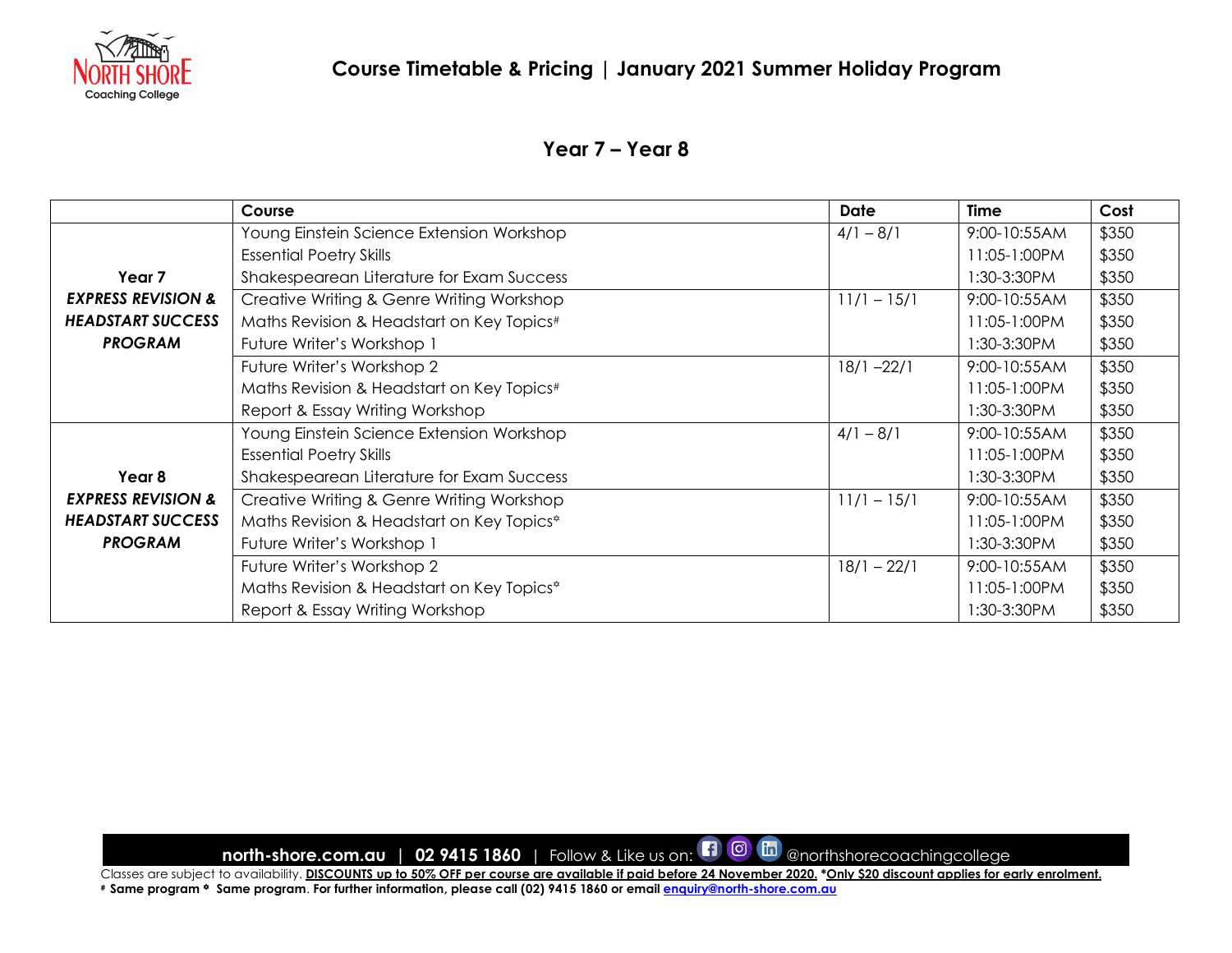

# **Year 9 – Year 10**

|                               | Course                                                | Date          | <b>Time</b>  | Cost  |
|-------------------------------|-------------------------------------------------------|---------------|--------------|-------|
|                               | <b>Essential Poetry Skills</b>                        | $4/1 - 8/1$   | 9:00-10:55AM | \$350 |
|                               | Young Einstein Science Extension Workshop             |               | 11:05-1:00PM | \$350 |
| Year 9                        | Shakespearean Literature for Exam Success             |               | 1:30-3:30PM  | \$350 |
| <b>EXPRESS REVISION &amp;</b> | Maths Revision & Headstart on Key Topics#             | $11/1 - 15/1$ | 9:00-10:55AM | \$350 |
| <b>HEADSTART SUCCESS</b>      | Creative Writing & Genre Writing Workshop             |               | 11:05-1:00PM | \$350 |
| <b>PROGRAM</b>                | Future Writer's Workshop 1                            |               | 1:30-3:30PM  | \$350 |
|                               | Maths Revision & Headstart on Key Topics#             | $18/1 - 22/1$ | 9:00-10:55AM | \$350 |
|                               | Future Writer's Workshop 2                            |               | 11:05-1:00PM | \$350 |
|                               | Report & Essay Writing Workshop                       |               | 1:30-3:30PM  | \$350 |
|                               |                                                       |               |              |       |
|                               | <b>Essential Poetry Skills</b>                        | $4/1 - 8/1$   | 9:00-10:55AM | \$350 |
|                               | Young Einstein Science Extension Workshop             |               | 11:05-1:00PM | \$350 |
| Year 10                       | Shakespearean Literature for Exam Success             |               | 1:30-3:30PM  | \$350 |
| <b>EXPRESS REVISION &amp;</b> | Maths Revision & Headstart on Key Topics <sup>*</sup> | $11/1 - 15/1$ | 9:00-10:55AM | \$350 |
| <b>HEADSTART SUCCESS</b>      | Creative Writing & Genre Writing Workshop             |               | 11:05-1:00PM | \$350 |
| <b>PROGRAM</b>                | Future Writer's Workshop 1                            |               | 1:30-3:30PM  | \$350 |
|                               | Maths Revision & Headstart on Key Topics <sup>*</sup> | $18/1 - 22/1$ | 9:00-10:55AM | \$350 |
|                               | Future Writer's Workshop 2                            |               | 11:05-1:00PM | \$350 |
|                               | Report & Essay Writing Workshop                       |               | 1:30-3:30PM  | \$350 |

**north-shore.com.au | 02 9415 1860** | Follow & Like us on:  $\Box$  @  $\Box$  @northshorecoachingcollege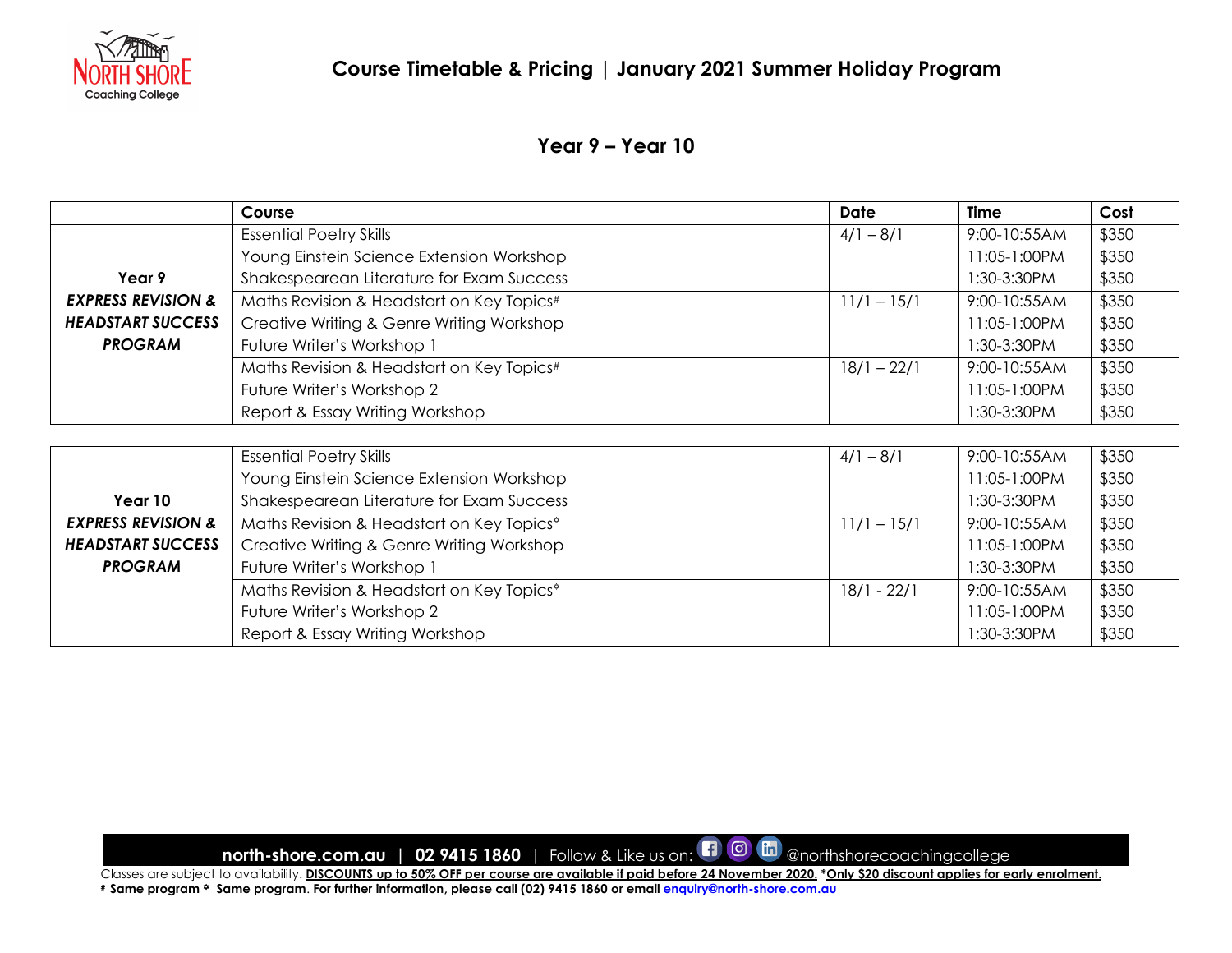

# **Year 11**

#### **Year 11** *HSC SUCCESS HEADSTART COURSES* **(Revision & Headstart for Key Topics)**

These courses are designed to give students in Year 11 a head-start on key topics that will be introduced in the upcoming school term. By reinforcing the foundations, students will be more confident in learning new Maths, English, Chemistry and Physics topics. This will enable students to be better prepared and more motivated for a new school term!

| Course                     | <b>Course Topics</b>                                                                                                                                                                                                                                                                                                                                                                                                          | <b>Date</b>              | <b>Time</b>    | Cost  |
|----------------------------|-------------------------------------------------------------------------------------------------------------------------------------------------------------------------------------------------------------------------------------------------------------------------------------------------------------------------------------------------------------------------------------------------------------------------------|--------------------------|----------------|-------|
| <b>ENGLISH - EAL/D</b>     | * Texts & Human Experiences - Reading Tasks<br>* Texts & Human Experiences - Essay Tasks<br>* Language Identity & Culture<br>* Close Study of Texts<br>* Listening Task                                                                                                                                                                                                                                                       | $4/1 - 8/1$              | 9:00 - 11:00AM | \$350 |
| <b>MATHS - ADVANCED</b>    | * Algebraic Skills * Coordinate Geometry<br>* Quadratic Equations                                                                                                                                                                                                                                                                                                                                                             | $4/1 - 8/1$              | 11:00 - 1:00PM | \$350 |
| <b>MATHS - EXTENSION 1</b> | * Modulus Function & Rational Inequalities<br>* Polynomials<br>* Trigonometric Graphs<br>* Mathematical Induction<br>* Binomial Expansions                                                                                                                                                                                                                                                                                    | $11/1 - 15/1$            | 9:00 - 11:00AM | \$350 |
| <b>PHYSICS</b>             | * Motion I<br>* Motion II<br>*Forces I<br>* Forces II<br>* Energy                                                                                                                                                                                                                                                                                                                                                             | $11/1 - 15/1$            | 1:30 - 3:30PM  | \$350 |
| <b>CHEMISTRY</b>           | * Elements and their Nomenclature<br>* Separation of Mixtures<br>* The Periodic Table<br>* Chemical Bonding I<br>* Chemical Bonding II                                                                                                                                                                                                                                                                                        | $11/1 - 15/1$            | 3:30 - 5:30PM  | \$350 |
| <b>ENGLISH - STANDARD</b>  | * Multimodal Presentation<br>* Intertextuality and the Monster within Dystopic Fiction<br>* Intertextuality and Memory<br>* Intertextuality and the Voice of Men and Women on Gender<br>* Intertextuality and the Speech                                                                                                                                                                                                      | $18/1 - 22/1$            | 11:00 - 1:00PM | \$350 |
| <b>ENGLISH - ADVANCED</b>  | * Multimodal Presentation<br>* Intertextuality and the Monster within Dystopic Fiction<br>* Intertextuality and Memory<br>* Intertextuality and the Voice of Men and Women on Gender<br>* Intertextuality and the Speech                                                                                                                                                                                                      | $18/1 - 22/1$            | 11:00 - 1:00PM | \$350 |
| <b>ENGLISH - EXTENSION</b> | Each day, students will explore a <b>postmodern critical theorist</b> who has had a<br>crucial impact on both the understanding of literature, and on literature itself.<br>Discussion of the theorist through key extracts, and applying the theoretical<br>framework to a literary text to further develop students' grasp of literary<br>hermeneutics and the interpretation of texts in terms of philosophical paradigms. | $\overline{18/1} - 22/1$ | 1:30 - 3:30PM  | \$350 |

**north-shore.com.au** | 02 9415 1860 | Follow & Like us on:  $\Box$  @  $\Box$  @northshorecoachingcollege